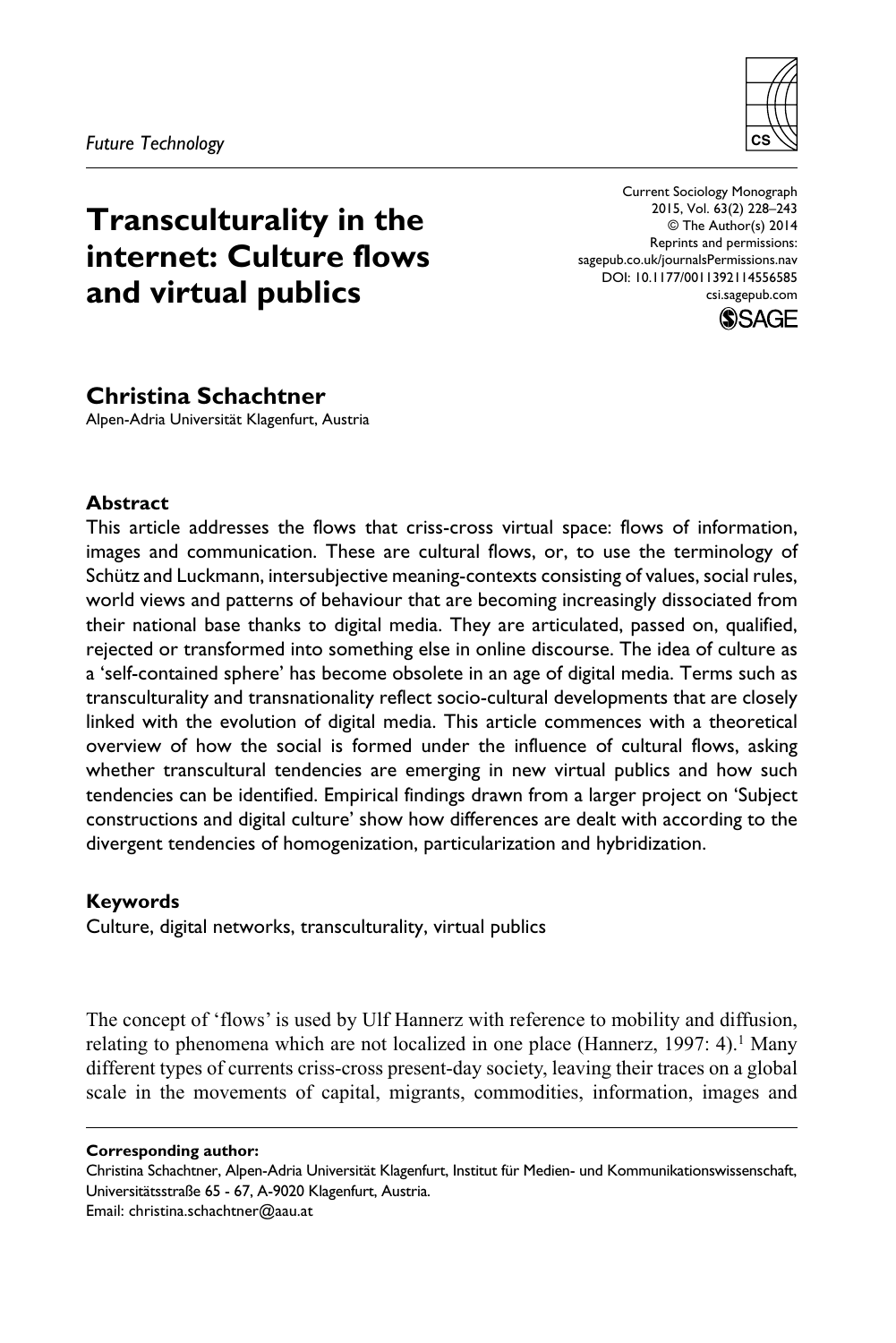communication (Hannerz, 1997: 4). In comparison with the past, these flows now exist more often concurrently, have intensified, are picking up speed and, thanks to modern media, are discernible all over the world.

In this article, I focus on research into those cultural flows which have arisen and spread in conjunction with digital information and communication technologies. As networked technologies, digital technologies not only provide a structural framework for the movement of images, texts and messages across national borders, they also ensure that these flows criss-cross.

Networks resemble interwoven threads, interconnecting paths or criss-crossing currents out of which a fabric or web emerges to give them a focus or direction. Digital networks mostly operate across international borders and can be accessed by people from different parts of the world. Inevitably, when network actors from across the globe meet up virtually, they juxtapose their varying value systems and norms. Thus digital networks stand for an architecture of cultural transition in contrast to an architecture based on concentricity. Transition causes the Here and the There to become fluid, pointing towards the possibility of cultural change and giving rise to the following questions. Does the potential for cultural fluidity already exist in cultural practices in virtual space? To what extent are virtual publics marked by this process? To what extent can transcultural traits be discerned?

Starting from a theoretical perspective, I first sketch out the concepts of culture, transculturality and public space which lie at the heart of my analysis; these conceptual tools will allow us to observe communicative events in social networks, to predict tendential developments and to define the necessary frameworks in which transcultural trends arise. Then I present some initial empirical results of the project 'Communicative publics in cyberspace' in the form of case studies and extracts from interviews used to illustrate the theory.

## **Culture is not a 'closed sphere'**

How is culture to be understood nowadays? The way in which this question is formulated reflects a historical view of the concept of culture which I elucidate below with reference to Alfred Schütz, Thomas Luckmann, Andrea Harmsen, Ulrich Beck and Wolfgang Welsch. In the spirit of Schütz and Luckmann, culture can be understood as a conglomerate of interconnected meaning-contexts (*Sinnzusammenhänge* in German) which are composed of values, social rules, lifestyles and patterns of interpretation and behaviour. These are created, put into perspective, discarded and changed in intersubjective exchange (Schütz and Luckmann, 1975: 26). Built upon intersubjectivity, these interconnected meaning-contexts make up the everyday life-world (*Lebenswelt* in German) which individuals are born into, the world which they take for granted, the world which is the arena and also the ultimate goal for their actions (Schütz and Luckmann, 1975: 25). Individuals must understand their life-world to the degree necessary in order to be able to act in it. Understanding means that they have to be able to interpret it, or as Schütz and Luckmann put it, 'the world is already given to me for my explication' (Schütz and Luckmann, 1975: 25). As interpretation is absolutely necessary in the intersubjective process, it follows that culture cannot be a closed system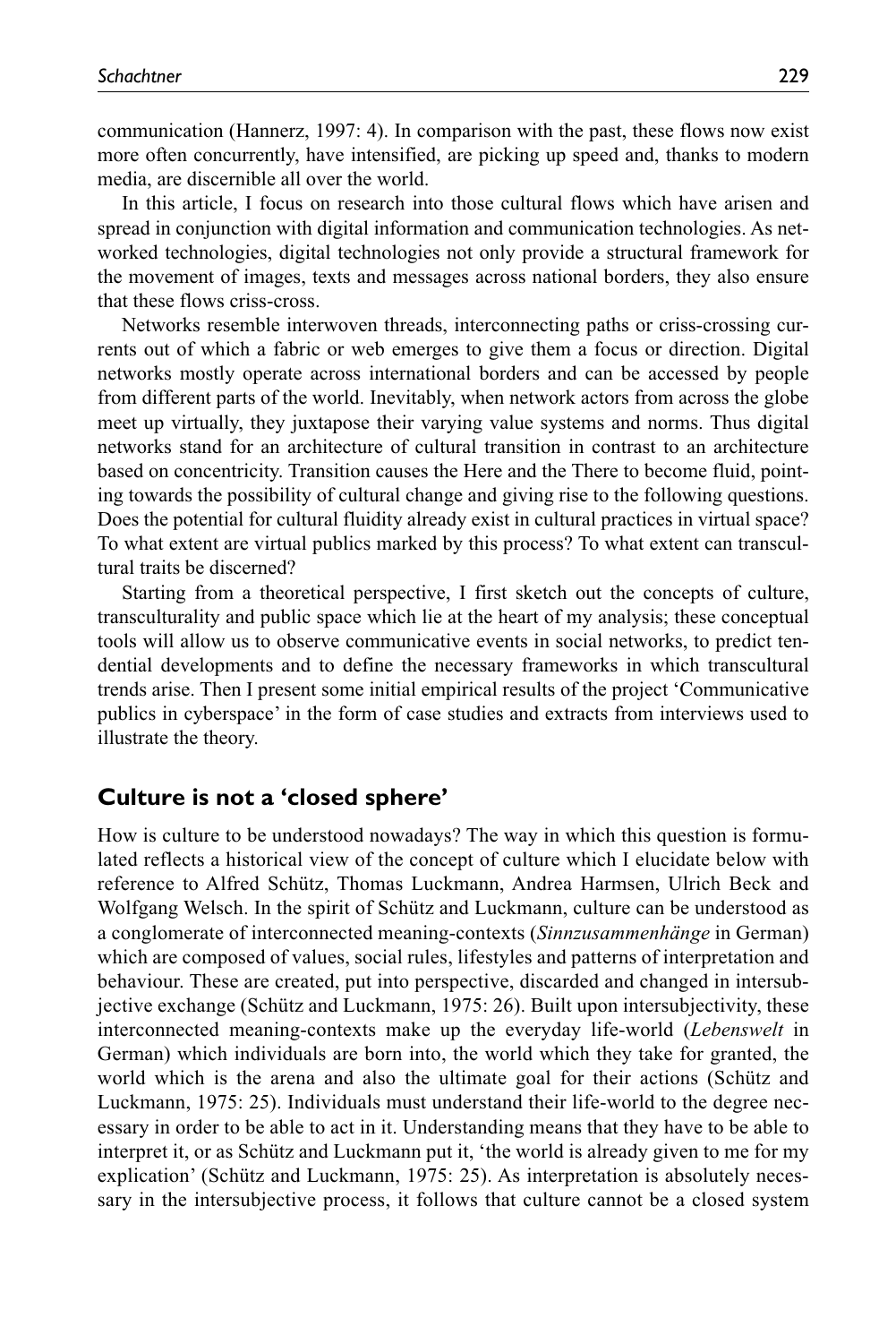from the perspective of our life-worlds, an assumption that is also shared by Beck and Welsch.

As philosopher Wolfgang Welsch declared, culture is not a 'closed sphere' (Welsch, 2001: 258); indeed it is anything but 'closed' in a globalized and mediatized world in which constitutive communicative networking is paramount. Cultures which are thought to be homogeneous have no alternative but to clash with one another in cases of conflict (Welsch, 2001: 260). Welsch contrasts the traditional concept of culture with the conception of transculturality, hereby attempting to characterize current developments in which different cultures permeate each other (Welsch, 2001: 263). Harmsen expressly points out that cultural flows across national borders are certainly not restricted to movement from the Western industrialized world to countries in the Southern hemisphere (Harmsen, 1999: 90). Indeed, cultural elements also flow in the other direction, making it possible to speak of 'global intercultural interplay' in Harmsen's terms (Harmsen, 1999: 95). Migrants, tourists and the media are the impulses that make these cultural cross-currents flow.

Ulrich Beck, too, is fascinated by processes of transformation within society, the nature of which he thinks can best be described by the term 'transnationality' (Beck, 2004: 98). For Beck, transnationality is 'the contrary of all concepts of social order' (Beck, 2004: 98) because it implies interdependencies for which the logic of the national has no name (Beck, 2004: 100). Transnationality emphasizes the dimension of territoriality in contrast with transculturality, which focuses on the dimension of meaning. Beck obviously believes, however, that transnationality also goes hand in hand with cultural interchange, as becomes clear from his characterization of the 'cosmopolitan vision' (Beck, 2004: 13). The transnational tendencies which he discerns promote a cosmopolitan perspective which he describes as reflexive awareness and a dialogic view of ambivalences in a milieu of blurring differentiations and cultural contradictions (Beck, 2004: 13). This definition implies that when members of different nations meet, different cultures potentially encounter each other as well.

Following on from the concept of the cosmopolitan vision, the transformation of society is broken down into a micro level, for the vision is to be adopted by individuals so as to help them 'shape [their] life and social relations under conditions of cultural mixture' (Beck, 2004: 13). This affiliation between the macro and micro levels is relevant for the topic under discussion insofar as the insights in this article focus on the possibilities of cultural mixture in digital online networks. The central question is whether forms of communication which are emerging in digital contexts that are accessible to people from different nations and cultural backgrounds bear transnational and/or transcultural traits. Posing the question in that manner implies a conceptualization of the subject which considers neither the subject nor culture to be a self-contained entity but rather to be of an essence that exists in an interdependent relationship with its social and material environment and which recreates itself anew in this relationship (Meyer-Drawe, 1990: 151ff.).

Both concepts – transnationality and transculturality alike – are compelled to follow the logic of 'not only but also'. Both Beck and Welsch characterize cultural mixtures as being typical of modern society. While Welsch assumes that cultural differences become blurred when cultures mix, Beck emphasizes that differences continue to exist and insists on the necessity of acknowledging these differences. According to Beck, the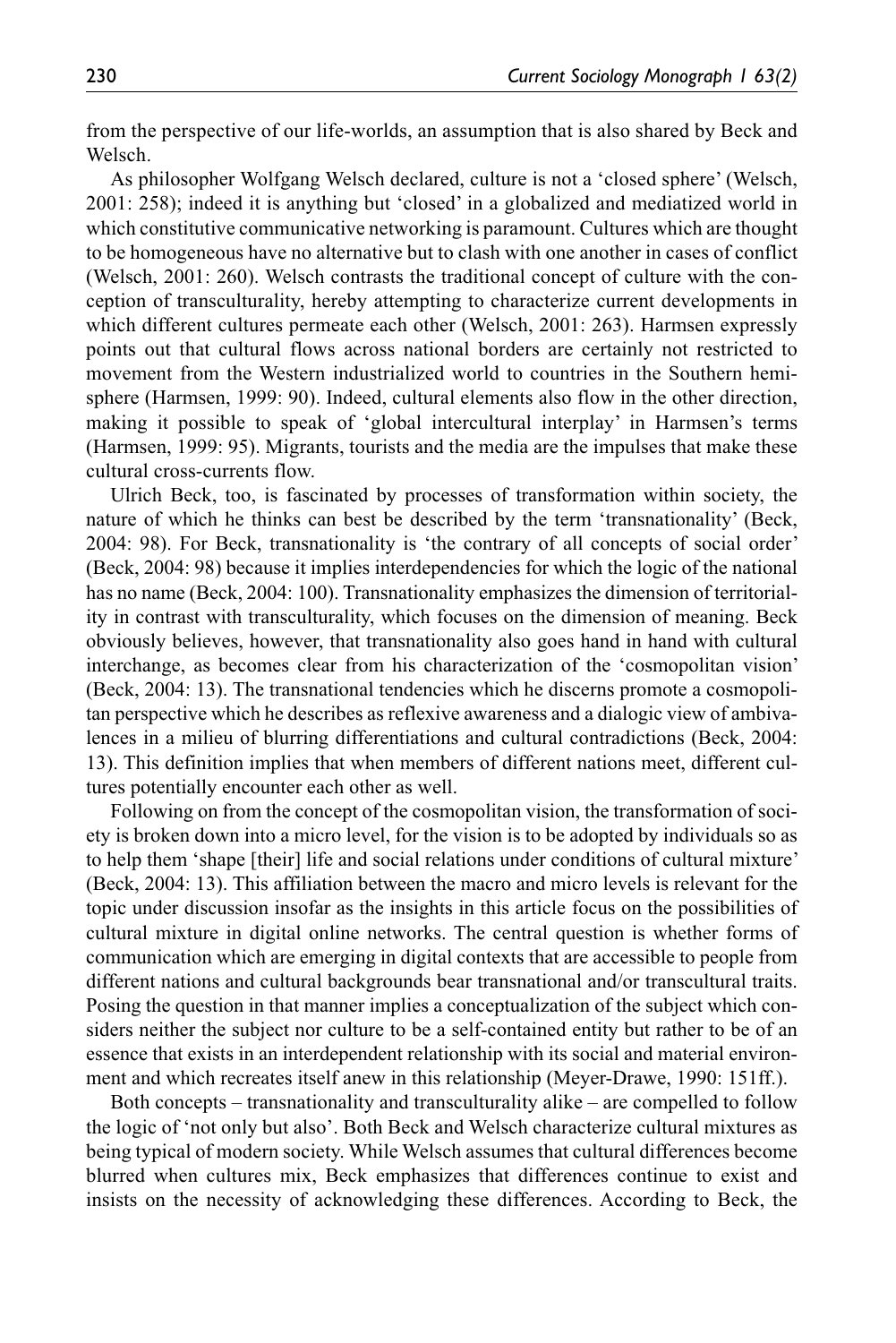cosmopolitan vision, which helps us to live successfully at the interface between the Own and the Foreign, is an outlook which is sensitive to those very differences and one which registers and respects the otherness of the Other (Beck, 2004: 13).

# **From one public sphere to a multiplicity of public spheres**

Culture is public, based as it is on social consensus. The concept of public used here subscribes to Jürgen Habermas's view, but also includes insights from Nancy Fraser (1996). Metaphorically speaking, the public sphere is at home in the agora, the market place (Habermas, 1990: 56). This is where discourse is developed and disseminated (Fraser, 1996: 152). The public sphere is constituted through joint discussion, which can also appear in the form of counsel or justice, and through collective action (Habermas, 1990: 56). Habermas designates events as being public when they are accessible to all, in contrast to private functions – in the same way as we would speak of public squares or public buildings (Habermas, 1990: 54). In the 1990s, Habermas predicted that the public sphere would be transformed structurally when he claimed that the commercialization and concentration of communication networks would lead to a channelling of communication pathways, and opportunities for access to public communication would be subject to ever greater selective pressure (Habermas, 1990: 27). Public space would thus turn into a 'contested arena' (Habermas, 1990: 28).

Nancy Fraser, too, observes the exclusionary mechanisms of the bourgeois public sphere, but – going beyond Habermas – she sees them as having led to the creation of competing counter-publics such as working-class or female public spheres right from the start (Fraser, 1996: 157). Fraser criticizes Habermas's concept, which only relates to a single public sphere, as a 'masculinist ideological notion that functioned to legitimate an emergent form of class rule' (Fraser, 1996: 158). She pleads in favour of a multiplicity of public spheres. Particularly in multicultural societies, she writes – and these considerations are important for the subsequent analysis – public life cannot consist of an allinclusive public sphere as that would 'be tantamount to filtering diverse rhetorical and stylistic norms through a single, overarching lens. Moreover, since there can be no such lens that is genuinely culturally neutral, it would effectively privilege the expressive norms of one cultural group over others' (Fraser, 1996: 166). For Markus Schulz, 'the public sphere always appears in the plural', a tendency which is accentuated as globalization increases (Schulz, 2001: 268). While Fraser already described the emergence of societies composed of people from different cultures in the 1990s with the creation of alternative public spheres to organize their coexistence, the notion of cultural mixtures as formulated by Welsch and Beck is alien to her.

Virtual spaces as constituted by digital media, which are the topic under investigation in this article, represent public space in Habermas's terms, as virtual space is also constituted through communication and action in which everybody, in principle, can take part. Virtual spaces also come close to Fraser's notion of the public sphere in which different contrasting publics emerge. However, claims that virtual public spaces are accessible to everybody disregard the fact that a lack of economic and technical resources as well as educational barriers (poor reading, writing and communication skills) still impede access to the internet.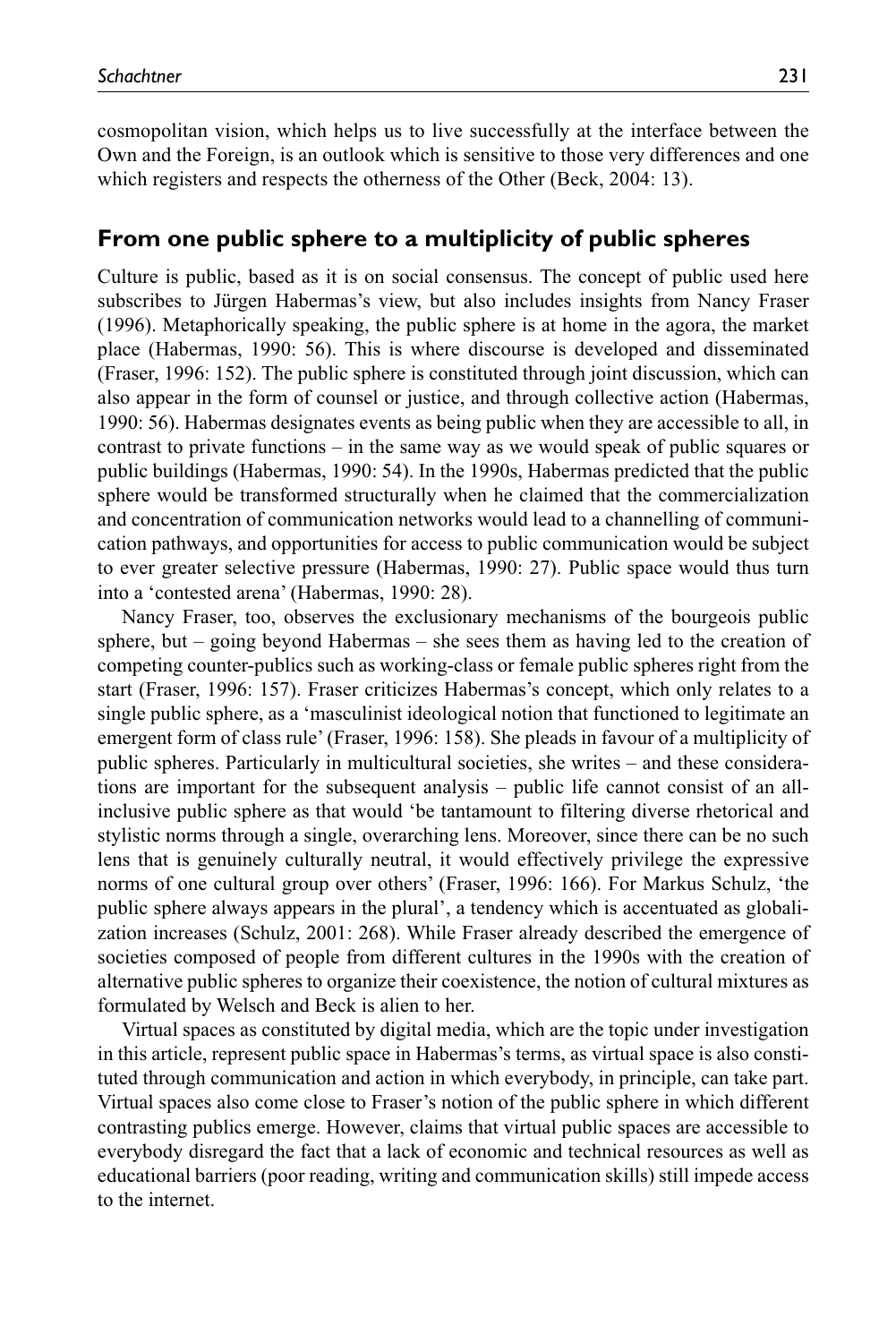Virtual public space is a *global* public space. For the first time in human history, thanks to digital media, people from all over the world who are not public figures offline are being given the opportunity to develop discourse, exchange arguments or participate in conflicts, notwithstanding the fact that economic resources as well as media and communicative competences are, as already mentioned, necessary prerequisites for taking part. Measured in terms of the frequency of use and the growing number of members in global networks, digitally aided global public space is becoming increasingly important. According to a worldwide survey carried out by the Miniwatts Marketing Group,<sup>2</sup> more than 2 billion people (34.3% of the world population) had internet access in 2012 and the number of internet users increased by almost 567% between 2000 and 2012. Age-wise, 16- to 24-year-olds are represented most strongly, with around 99% of the young men and women in this age group making use of it, according to an Austrian survey.3 Thus in this age group, there are hardly any differences between male and female users while gender-related differences become very obvious in users aged 45 and over. For today's heavy internet users aged between 16 and 24, the digital media will continue to be taken for granted as technologies for communication and information. At the same time, the next generation will probably grow up 'digital', used to using digital media from a very early age. Should this forecast turn out to be true, virtual space will become an everyday living space for increasing numbers of people which they can access any time they want via a laptop or mobile phone.

Setting up virtual space as living space underscores the increasing importance of virtual space as a place for communication which, in principle, is not restricted in the least by geographical or cultural borders. This bestows especial urgency on the question as to the role played by differing cultural flows in digitally supported communication and subject constructions.

# **Transcultural/transnational ventures in online networks: Some results from the study 'Communicative publics in cyberspace'**

In the following section I would like to illustrate my theoretical comments on transcultural/transnational public spaces with the empirical results of a study on 'Communicative publics in cyberspace'.4 It is part of a larger, international research project on 'Subject constructions and digital culture' which was launched in autumn 2009 by the universities of Klagenfurt, Hamburg-Harburg, Bremen and Münster (Carstensen et al., 2013). The overall aim of the project is to investigate the way in which network actors between the ages of 8 and 30 constitute themselves as subjects in cyberspace and whether new types of subjects are emerging. In the spirit of Hannah Arendt (1960), we assume that we do not only participate in cyberspace in word and deed in order to create something but, inevitably, also to create ourselves (anew). In this research project, the 'act of creating oneself' is being investigated by three university research teams: in the context of webbased employment, in the context of digitally supported communicative publics and – as digital technology is becoming increasingly embedded in everyday objects – in the way people deal with and react to home-made technical artefacts, so-called smart things. This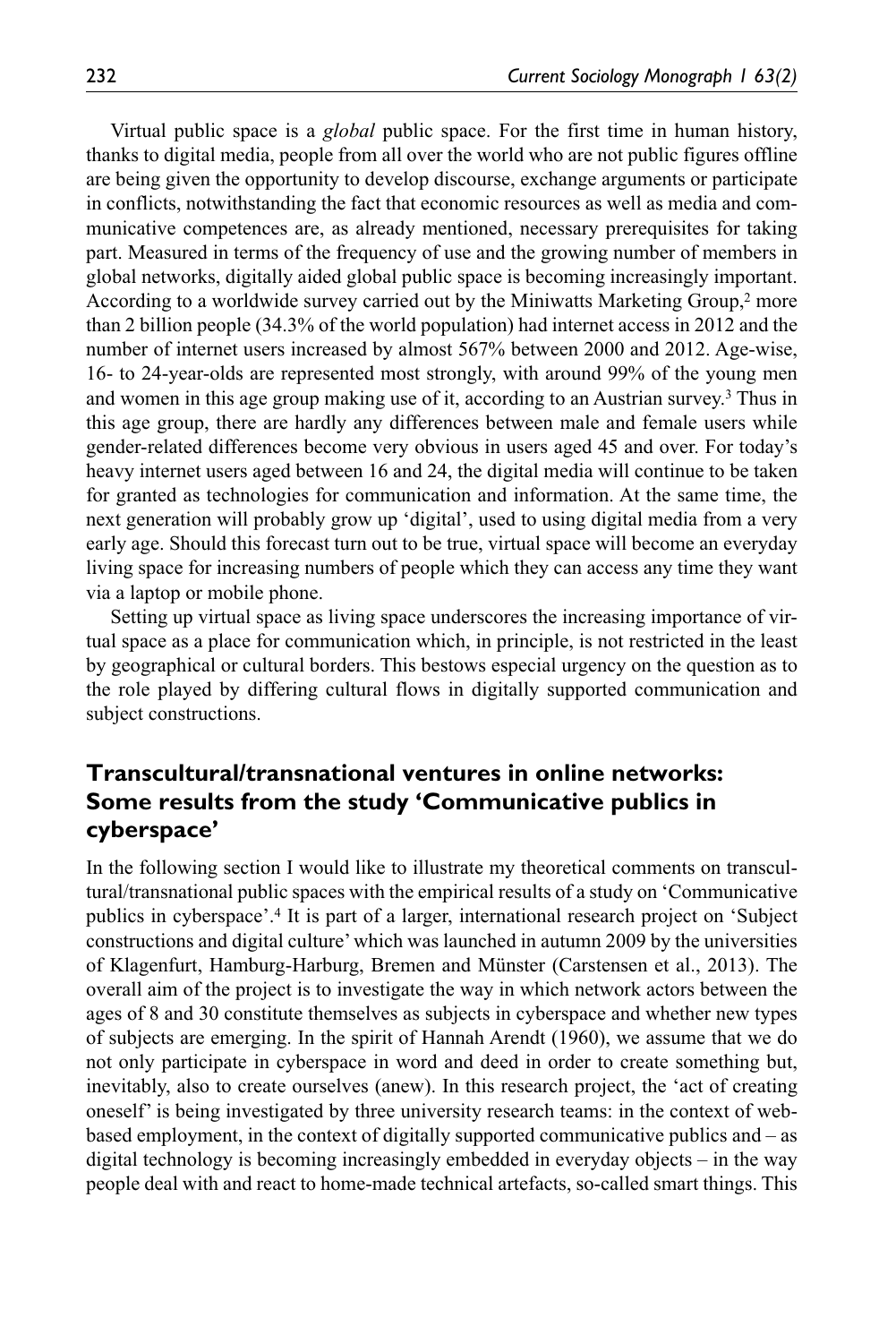article focuses on just one field of research, namely communicative publics in cyberspace and especially on the communicative practices of the up-and-coming generation in social networks (TakingITGlobal, Global Modules, Mideast Youth, Facebook, Netlog, StudiVZ, Knuddels, SWR Kindernetz and personal blogs).

Faced with the task of giving meaning and direction to their lives, the next generation is increasingly confronted with a need to reconsider the revered values of the present and the past and to reorientate themselves while establishing new meanings. Adolescents and young adults often prefer to use digital communicative spaces for that purpose.

#### *Virtual stages of discourse*

Opportunities for transculturality/transnationality arise when network actors from various nations and cultural backgrounds come into contact with each other. I would like to present two case studies from the first phase of the study in which online discussions were analysed with the help of a focused network analysis. People from various countries took part in both discussions, their contributions clearly signalling that they came from different cultural backgrounds or at least had different cultural leanings. The following questions were of interest in our analysis of the online discussions:

- What are the most important topics in the discussion forums we chose to investigate?
- How are these topics discussed?
- How do participants deal with cultural differences?
- Are forms of inter- or (trans)cultural consensus emerging?
- How do network actors constitute themselves in digital communicative spaces?

The first case study concerns the online network 'Mideast Youth' which was founded in Bahrain in 1996. It is open to participants from all over North Africa and the Middle East, but also to network actors from the Western world. Mideast Youth's goal is already formulated in its mission statement 'to inspire and provide young people with the freedom and opportunity of expression, and promote a fierce but respectful dialogue among the highly diverse youth of all sects, socio-economic backgrounds, and political and religious beliefs in the Middle East'.<sup>5</sup> The discussion chosen to act as an example illustrates something it has in common with all of the networks we investigated, namely that differences constitute an obvious focus in networks; they are clearly recognized and explicitly mentioned. This is not to be taken as an argument against transculturality but rather as a prerequisite, in Christoph Wulf's terms, for discovering or developing common ground (Wulf, 2006: 40).

The discussion went under the heading of 'Women in Islam' and took place between 2007 and 2010. As far as we could tell, the participants came from Egypt, the Netherlands and Bahrain, the very nature of their religious sympathies making it clear that they came from very different cultural backgrounds. Deviating somewhat from the title, the focus of the discussion can be summarized by the following question: which religion offers women more rights and more freedom? It was initiated by a (male) network actor comparing Hinduism and Islam whose arguments were clearly in favour of Islam being the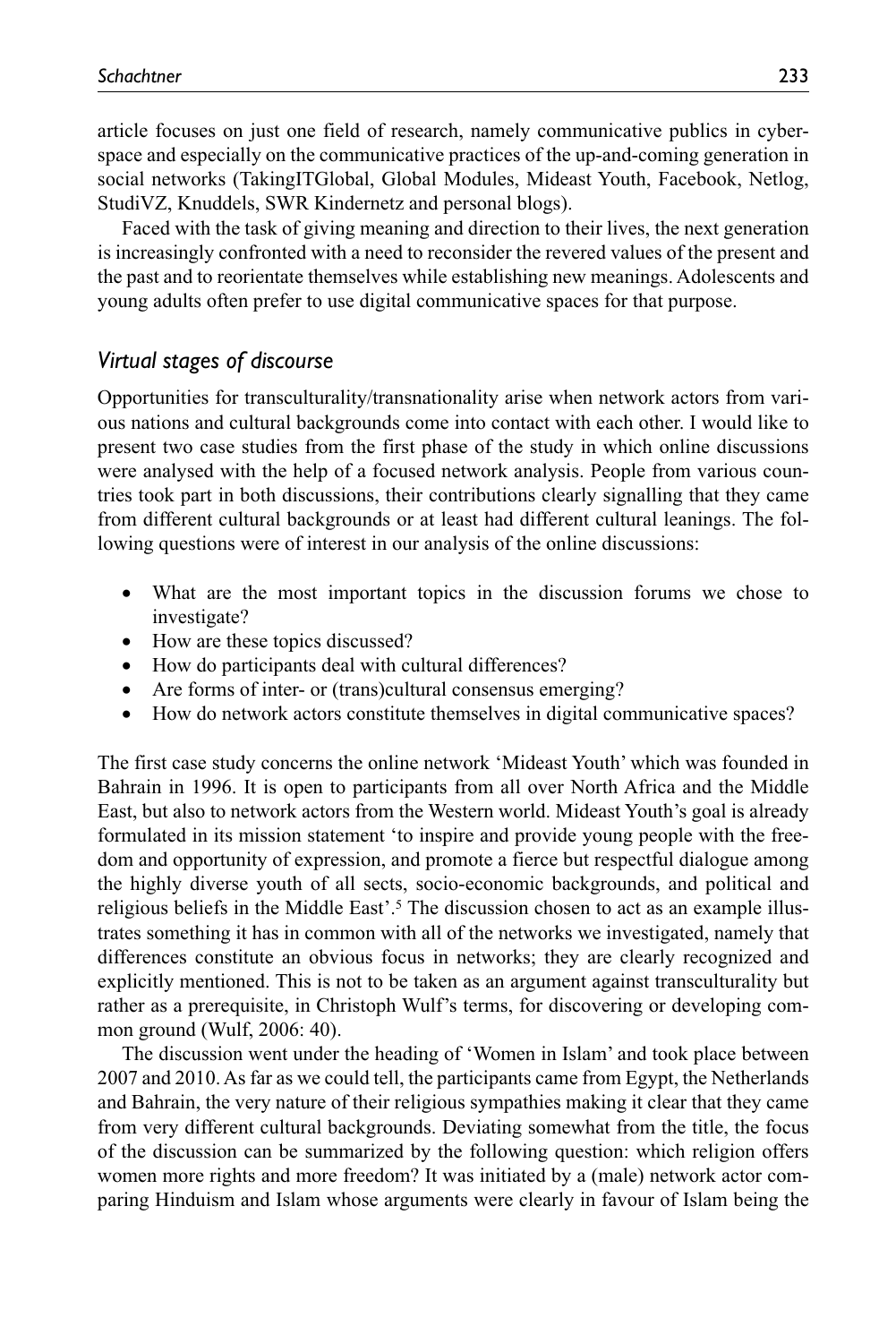religion which supported equality between men and women. In the ensuing discussion, some people agreed with his opinion but more often than not it was criticized and, most of all, modified, for example, by pointing out the gap between the rights of men and women as laid down in Islamic law and the actual situation of women in Islamic countries. Several network actors took up an opposing stance, by rebutting the attacks on Hinduism and putting forward Christianity as the better alternative, or by characterizing all religions as being patriarchal.

The online discussion turned out to be a place where discourse was produced and disseminated, and thus constitutes a public sphere in Habermasian terms. Gradually, the first signs of common ground started to emerge, both implicit and explicit. Attempts to deconstruct absolute truths can be taken as explicit onsets of common ground in that rigid value systems are broken down and the course is set for a more open approach. I would interpret one (male) participant's comment that 'the fact that women are now allowed to do certain things does not yet prove that they are free' as being one such attempt to deconstruct an absolute truth. Other endeavours to deconstruct can also be seen in postings which debate the advantages *and* disadvantages of Islam. Implicit common ground, on the other hand, is represented by the consensus, not specifically mentioned by participants, that freedom and rights are important values to which women and men are equally entitled.

We do not know whether the elements of the New and the Foreign which network actors were confronted with in this discussion permeated further into the Own in another context or at another point in time. However, as already intimated, the discussion we documented gives us insights into a world with a cosmopolitan perspective characterized by the fact that 'differences, contrasts and boundaries must be fixed and defined in an awareness of the sameness in principle of others' (Beck, 2004: 17). This underscores Beck's belief that, if it were not for the similarities, differences could not even be detected whereby, I would like to add, this then lays the foundations for creating new mixtures.

To sum up: despite their different cultural backgrounds and religious affiliations, participants are bound by their interest in religion and, at the same time, by their need to challenge absolute truths, such as those professed by various religions, and their desire to find their own approach to religion. Another aspect that they have in common is their agreement that freedom and personal rights are indispensible commodities for human beings. Against the background of what they have in common, differences can be negotiated. Indeed, this very conglomerate of common characteristics and differences could allow fuzzy margins to arise, or a border zone in which ambiguity and uncertainty prevail (Hannerz, 1997: 9). This gives participants more cultural leeway in which to combine viewpoints, values and lifestyles anew and where something can arise which cannot be attributed to one's own culture or to a foreign culture but is something in between, a perfect illustration of Wolfgang Welsch's concept of transculturality.

The second case study relates to the online platform 'Global Modules', which was created in a tertiary education context. Global Modules was founded at Champlain College in Burlington, Vermont in 2003, its declared aim being to establish contacts between students and faculty members from universities in different countries. In each of the four-week modules, a specific topic is discussed which encourages participants to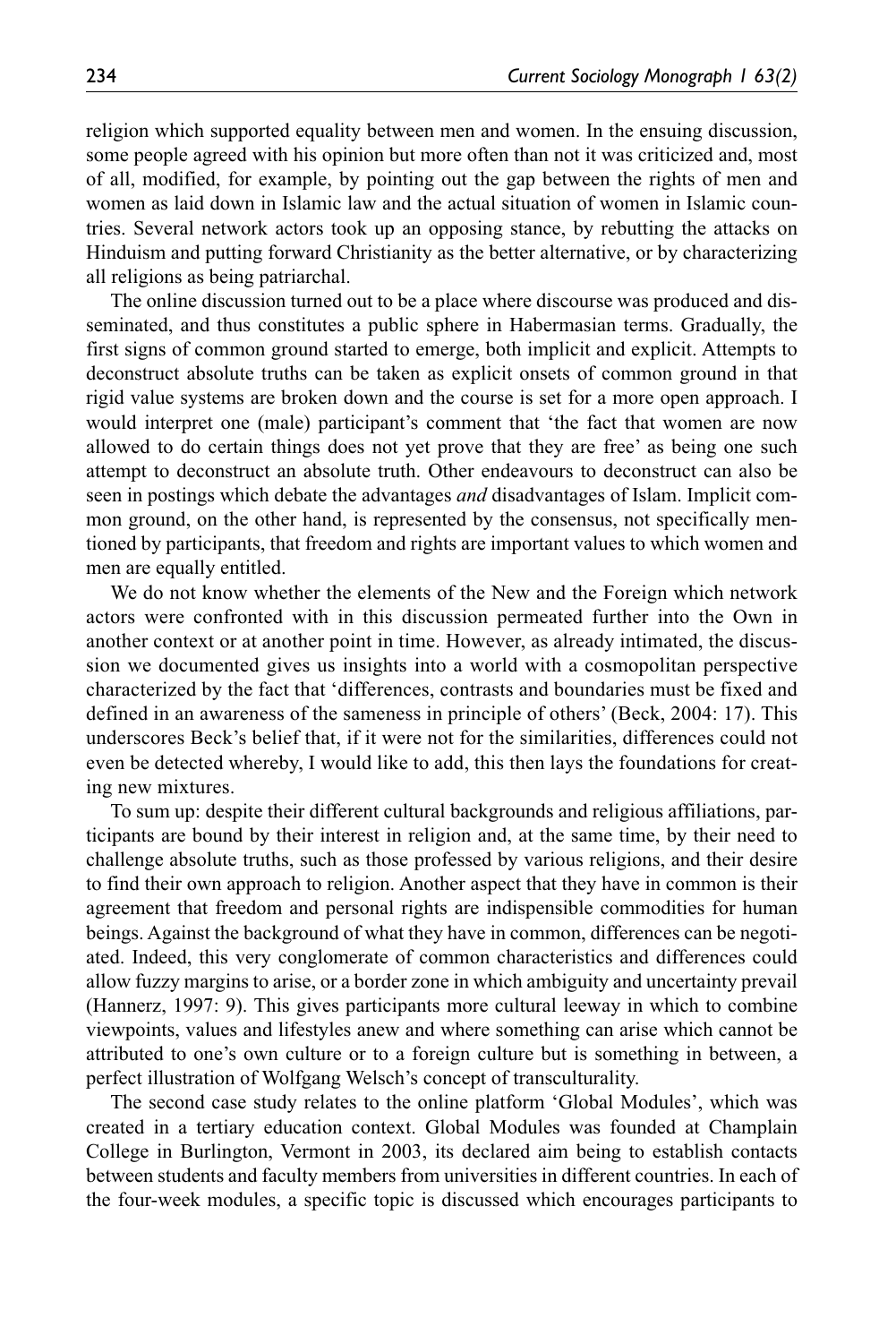question their cultural assumptions, think critically and engage in collaborative learning (Scudder, 2008: 110).

The following analysis relates to a discussion which ran under the title of 'What makes you happy? What do you do for fun in your country?' It was initiated in August 2007 by Gary Scudder, assistant dean for global engagement and administrator of the modules, and continued until 2009. The contributions discussed here date from 2009 and were made by students from the USA, Jordan and the United Arab Emirates, as far as we could tell. In this context we can speak of a subaltern counter-public (Fraser, 1996: 164) as only invited participants could take part in the discussions, but within those limits, the discussion was open to everyone. The rationale behind such debate is the initiation and diffusion of discourse in which personal opinions can be shaped, one of Habermas's characteristics of the public sphere.

As the discussion progressed, two perspectives started to crystallize. On the one hand, in answer to the original question posed by the administrator, participants mentioned what could be done or what they did to make themselves happy, like shopping, travelling, doing something with friends, watching a good film, working in the garden, getting good grades, working hard. On the other hand, there were many comments which contrasted with the original question, pointing out that happiness is not achieved by doing things but is rather something that is always in us or near us, something which we only have to become aware of. As one (female) participant from Jordan explained, 'I believe that happiness is always near us, but we are the one[s] who decide to use it or not', a viewpoint which a (female) participant from the United Arab Emirates agreed with, saying 'Happiness comes by itself!! I can't force myself on someone to feel HAPPY!!'

It seems as though the network actors from Arab countries were more strongly in favour of a contemplative vision of happiness while the American participants considered individual happiness to be something which could be attained by doing and achieving something. Whether this differentiation holds in general, however, is not clear because we do not know whether the Arab or American participants had only ever lived in the countries of their birth and were only mirroring valid cultural norms in their respective countries.

Nevertheless, both positions can be attributed to different cultural traditions. The position mirroring the slogan 'happiness can be created' reminds us of the Protestant ethic, albeit not just in relation to work, as formulated, for example, by Max Weber (Weber, 1920: 166ff.): 'Neither indolence nor indulgence but accomplishment alone serves to celebrate His glory as is God's unequivocal will' (Weber, 1920: 167). If you want to be happy, you have to do something about it, is what Weber would have us believe. The contemplative viewpoint, in contrast, defines happiness as something which exists and which is available to everybody, and not as something which has to be acquired.

Neither in this discussion nor the previous one is it clear whether the participants start to take on each other's perspectives or relativize their own positions, but one thing is certain: differences are clearly identified as such and the participants see them as individual differences, which are, however, embedded in different cultural traditions, as outlined above. In the course of the discussion on happiness, not only the differences become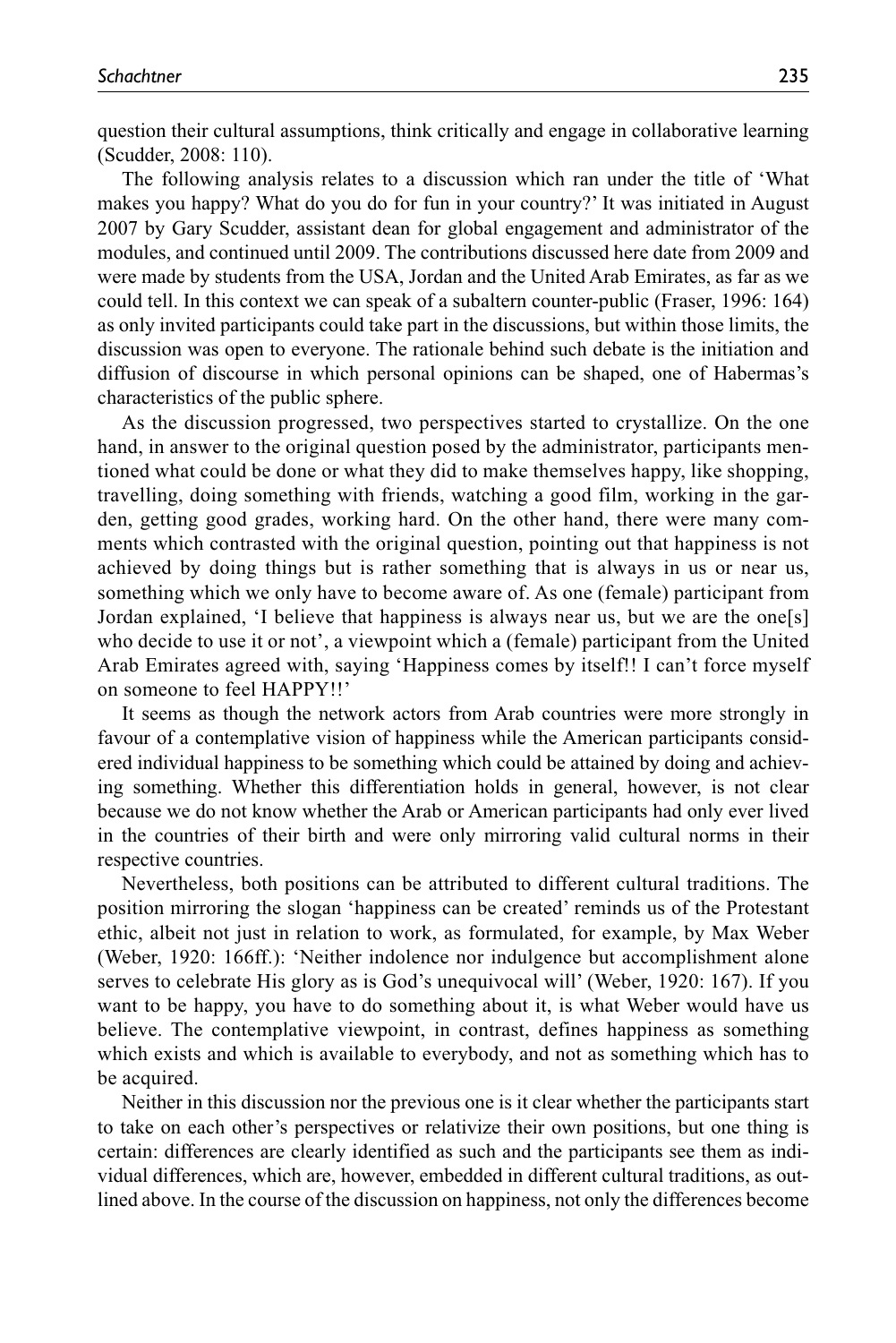clear but also the similarities, namely that all participants consider happiness to be something worth pursuing. Only once such similarities have been established does it make sense to point out the differences in how happiness may be achieved. Once again, the interweaving of differences and similarities becomes apparent which could lead to a cultural mixture typical of transcultural developments.

#### *From the perspective of network actors, network activists and bloggers*

Interviews with network actors and bloggers are another source of insights from the research project 'Communicative publics in cyberspace', proving that virtual public spaces have the potential to be transcultural/transnational. In all, 32 thematically structured interviews were carried out with participants from Germany, Austria, Switzerland, Slovenia, the USA, Canada, Bahrain, Saudi Arabia, the United Arab Emirates and Yemen. As was the case with the online discussions, the interviews were evaluated following the principles of grounded theory.

My examples are taken from two interviews, one with a 26-year-old architect from Saudi Arabia who makes use of Mideast Youth and has his own blog, and the other with a 26-year-old photographer of Swiss nationality and Lebanese descent who used to live in the USA and is based at present in Saudi Arabia and who writes several blogs.

Both of them see the internet as an infinite space which is relatively free of restrictions and which encourages people to open up to the outside world. Both, too, emphasize how they want to take advantage of the opportunities the internet opens up to them. The photographer puts the emphasis on free communication when he explains, 'When you have something like blogging, where you have no limitations … you don't have someone above you saying "No, you can't write this" ', while the architect promotes the idea of opening up when he describes the internet as being the medium 'where interaction between Saudi Arabians and [the] international community started to happen'. Both of them emphasize that they can easily imagine an interweaving of perspectives on an equal footing, one of the core elements of transculturality/transnationality. While they also try and come to grips with events in the Western world and let themselves be inspired by the West, they are principally interested in showing the world the way they see things. 'I'm trying to allow people to look into things especially in Saudi Arabia', is how the architect explains it, 'and especially when they look back to Saudi Arabia through Mideast Youth or through my blog, to see the social and intellectual fabric of what makes Saudi Arabia Saudi Arabia', knowing full well that censorship is prevalent in his own country and that Western journalists are subject to it as well. His intentions further the goal of enabling cultural perspectives to intermingle in the first place because one of the prerequisites for that is equally balanced perspectives. Otherwise it would end up with the weaker perspective being colonized by the stronger one. It is a matter of personal concern to both network actors/bloggers that the country and culture they are reporting about online should find recognition all over the world without asserting its dominance in the process. That becomes quite clear in their conceptions of themselves as expressed in the interviews. Here they see themselves as being part of a world in which different cultures engage with each other, even if that engagement is only in the internet to start with. As one of the two puts it, 'In real life I'm a Saudi guy living in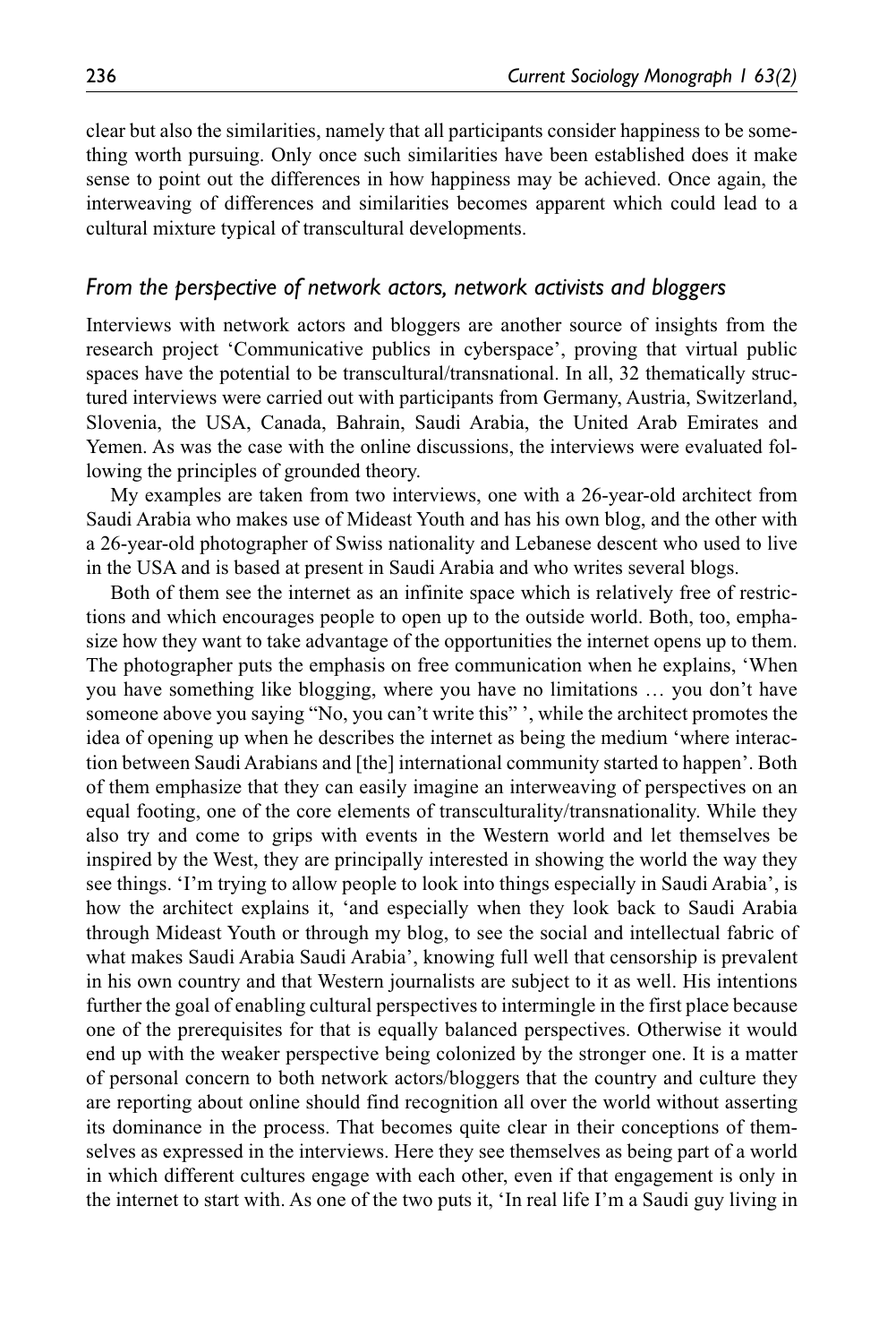Saudi Arabia and talking within [the] one kilometer radius that is around me … . But online I'm multinational, I'm multi-geographical.' And the other sees himself as a cosmopolitan with social contacts all over the world: 'I'm a citizen of the world. My friends are from different parts of the world.'

# **Developmental tendencies**

Where is this journey leading us? What influence do processes of mixing up cultures and recombining them in virtual networks have on lifestyles and attitudes towards life? It would not be far fetched to assume that precisely those intercultural encounters in the internet are intensified which have already become everyday reality outside digital networks for many in the world. These days, lifestyles no longer stop at national borders but extend into other cultures (Welsch, 2001: 264). Whether we are talking about managers working in international companies, academics participating in global networks, or skilled labourers who are deployed to other countries, migrants generally organize their social and economic points of reference across national borders, often living in several places at the same time (Hess and Lenz, 2001: 23). They create a transcultural space in which information, images and goods circulate along with them (Hess and Lenz, 2001: 23). Lifestyles in which unambiguity and clear 'either-or' relations dominate are giving way to *hybrid lifestyles.* In virtual space, it is not only diversity and cultural encounters that multiply, but also the opportunities for weaving lifestyles and identities from various cultural threads, making the need for unambiguous cultural classification obsolete, as the network actor from Saudi Arabia put it when he described himself as being 'multinational and multi-geographical'.

In association with the hybrid lifestyles acquiring new stages on which to act thanks to digital media, the question arises as to the feeling of belonging. Where do digital *flâneurs* belong, Wolfgang Welsch's so-called 'cross-cutting people' (*kulturelle Mischlinge* in German) (Welsch, 2001: 268), as they draw on the unlimited resources of the pool of cultural diversity for their self-image and personal strategies? Do they see themselves as being part of the worldwide internet society, as a digital avant-garde, as upholders of the society of the future, or do hybrid lifestyles ultimately make them lose out on a homeland? There are empirical indications for both perspectives but the phenomena are still too new for reliable predictions to be made. Beck does not only advocate cosmopolitanism, he also warns against postmodern multicultural arbitrariness (Beck, 2004: 92). 'What kind of connection can be made between the recognition of diversity and the compulsion to act?', he asks (Beck, 2004: 93). Beck believes that the solution is to be found in taking heed of the conflicts which inevitably arise at those points where cultural flows criss-cross and the walls are broken down that protected 'my' world. Conflicts have to be detected, named and processed if they are to encourage us to open up our own world rather than retreat into the Self.

In the discourse of social sciences and cultural studies, the positive connotations of culture prevail, in the form of countless voices and multivalent dialogues taking place between and beyond generations and cultural milieus (Benhabib, 1999: 68). But these countless voices must also be allowed to speak. Certain conditions are necessary for this, which I would like to elucidate in the final section of my article.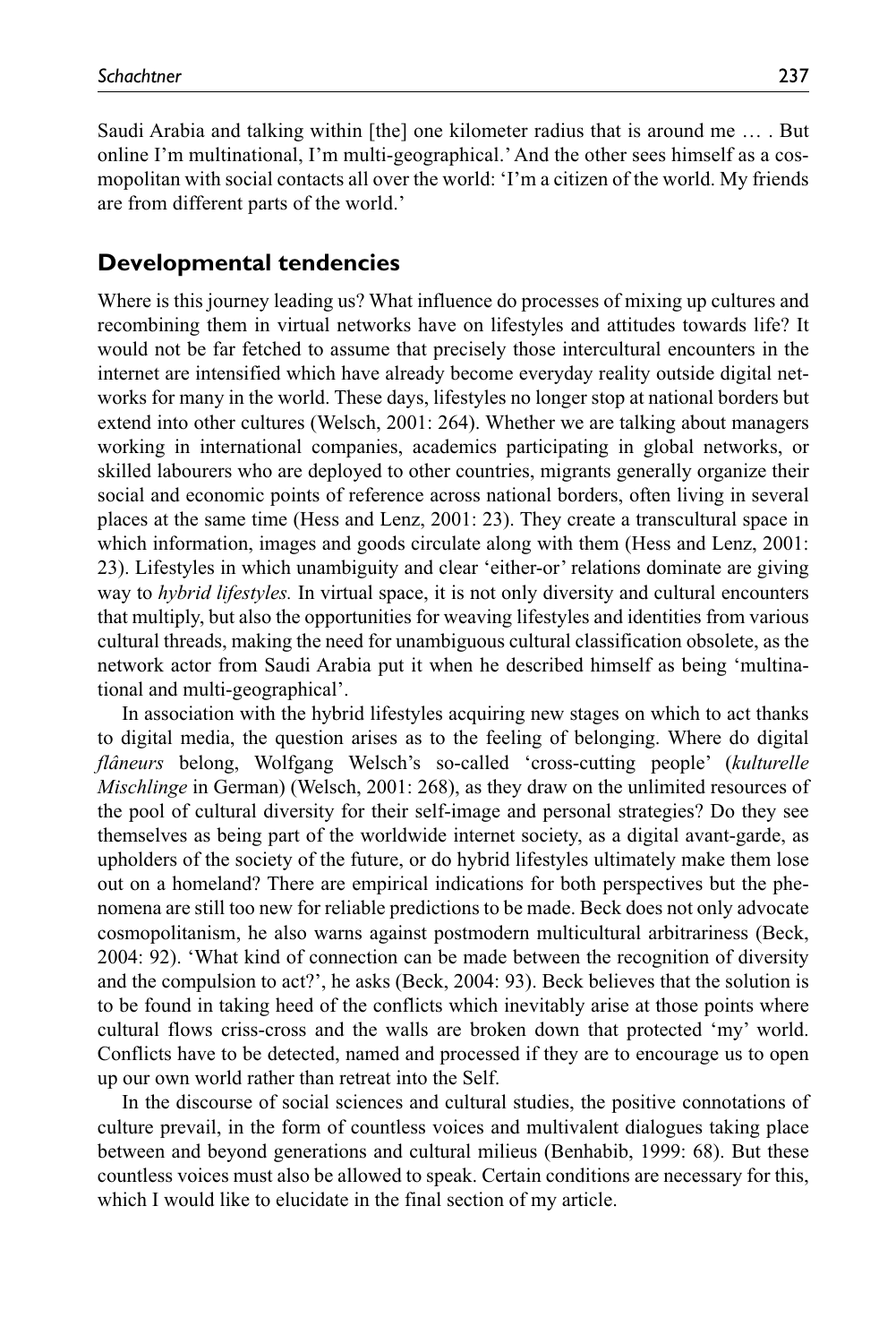## **The conditions for transcultural lifestyles**

I would like to discuss the necessary conditions on three levels: education and socialization, media ethics and political affiliation. This section is normative in character: against the background of theoretical argumentation and the exemplary results of the empirical study, I formulate the necessary socializational, ethic and political conditions for a transnational/transcultural society. In doing so I lay no claim to naming all conditions of transculturality/transnationality on a macro or meso level, or mentioning all opportunities on a micro level.

#### *Education and socialization*

If cultural mixtures, as experienced in global, digitally aided public spheres, are to be more than just endured and are not to lead to conflict, it is important that cultural differences are recognized and not suppressed, on the one hand, and that individuals take a clear stance on these differences, on the other. A vision which has been sensitized to differences is interested in the otherness of the Other and as such, distances itself from a universalistic vision which emphasizes the similarity of the Other (Beck, 2004: 76ff.).

At this point I would like to mention Emmanuel Lévinas in whose works the otherness of the Other plays a central role. I do not agree with Lévinas's viewpoint completely as both my theoretical argumentation, taking a 'porous Other' as a starting point, and the empirical examples only confirm Lévinas's assumptions to a certain extent. One of his central tenets reads: 'The Other exists in relation to itself and not in relation to a system' (Lévinas, 1998: 26). This standpoint contradicts the assumption made in this article that the Other exists in relation to the Self and the Self in relation to the Other. Consensuses arise out of the one influencing the other and vice versa, and systems arise out of these mutual influences which then become points of reference for the Self. This does not mean, however, that a system cannot be influenced by the Self – or many Selves.

But even if we do not proceed from the assumption of an independent Other, the Other is still otherwise. This other Other can call me into question – as Lévinas would also claim – and, above all, his/her presence challenges me to reply by virtue of his/her Otherness (Lévinas, 1998: 224). As Beck would claim, and as the analysis of the online discussions revealed, the difference is the starting point for transcultural/transnational processes.

A vision oriented towards differences is not exclusively interested in empathy and acceptance; aggression, too, can be triggered when the Own is threatened or social consensus is revoked, such as the consensus on abiding by human rights. It is not a question of understanding in the sense of accepting, but of reciprocal responses, which can, of course, include contradictions and which are anything but free of emotions. It is not clear where these reciprocal responses are leading us. Christoph Wulf appeals for a move towards openness (Wulf, 2006: 142), allowing for the existence of a Third sphere that would otherwise remain hidden with a strict division between the Own and the Foreign.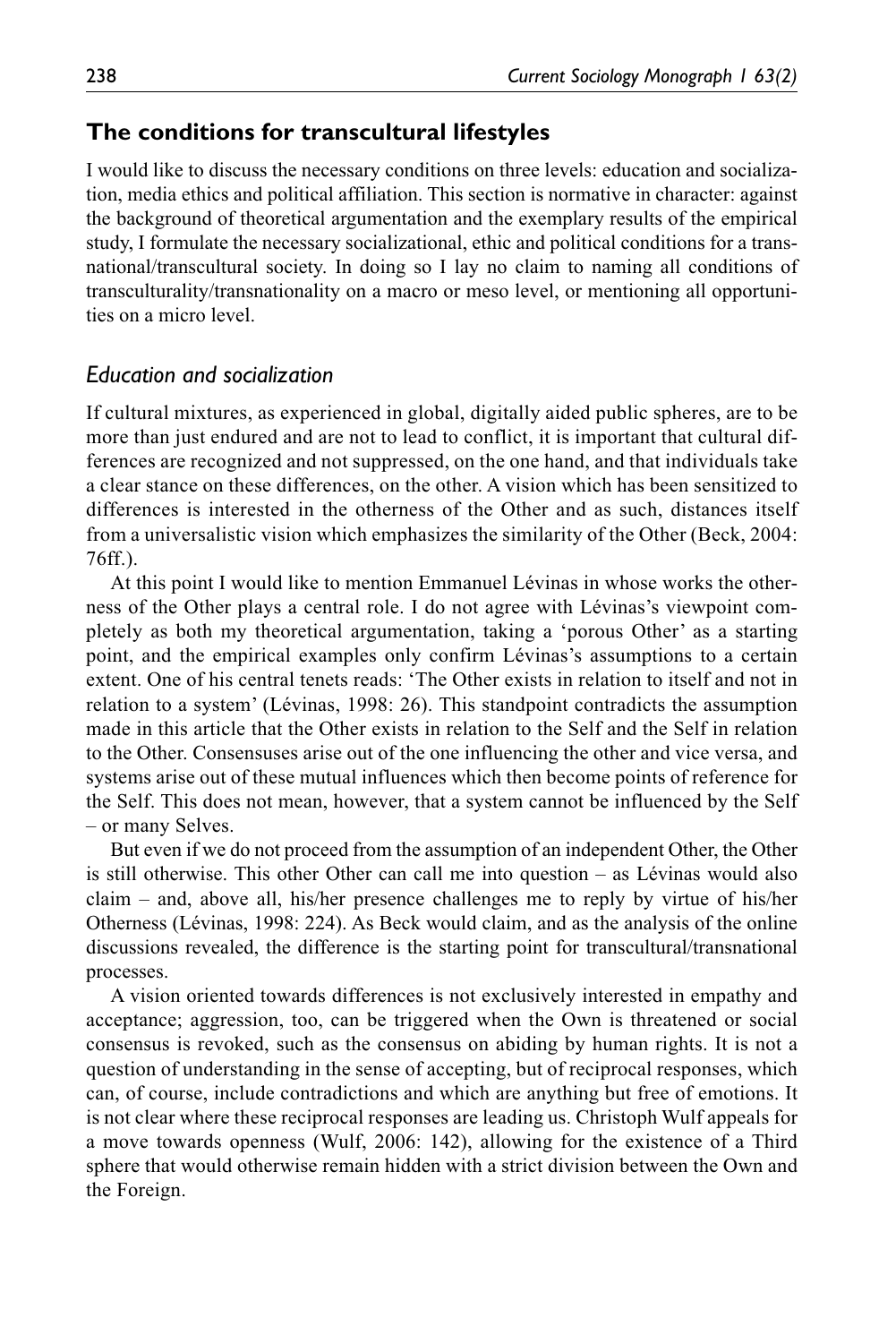### *Media ethics*

Faced with a global public sphere for the media, Nick Couldry points out the necessity for global media ethics (Couldry, 2006: 101ff.). Couldry formulates his notions of media ethics in relation to global media institutions. Digital networks can also be viewed as global media institutions and in some cases they pursue similar commercial objectives to traditional media institutions. I do not wish to relate Couldry's views on media ethics to the entrepreneurship of network actors, referring instead to their communicative behaviour and the contribution they could make to transcultural/transnational ethics.

Ethics, which Couldry defines as an 'open-ended process of reflecting on how we need to act so that we live well, both individually and collectively' (Couldry, 2006: 102), is also an important topic for network actors in global networks, and they are well aware that it is a question of clarifying the relationship between the Self and the Other, between the Own and the Foreign, as the statements from the two network actors cited in the earlier section clearly demonstrate. Couldry reacts to this need in his operationalization of the concept of ethics, which can be expressed in two fundamental questions:

- How should *I* [author's emphasis] live?

- How should *each of us* [author's emphasis] conduct our life so that it is a life any of us could value? (Couldry, 2006: 110)

It is not a question of the Self or the Other but of the Self-and-the-Other, whereby the Each-of-Us already signals consensus as a long-term goal.

Couldry goes one step further, delivering ideas as to how we can achieve these notions of media ethics, demanding that 'we must open up a space where we can hear others with whom we may on some things profoundly disagree but with whom we may share at least a commitment to the greater value … of living together' (Couldry, 2006: 140). Such a space can be offered in the virtual spaces of the internet by dint of its networked structure, which is able to assemble people from different countries and cultural backgrounds. The examples of online discussions presented here illustrate that virtual spaces – in accordance with Couldry – are used by participants to expose themselves to the diversity of the Other. Network actors do not only get involved with such diversity, the very act of getting involved is a conscious and important step, as shown by the reply given by the founder of Mideast Youth to the question as to what would happen if Mideast Youth no longer existed, namely 'I would miss out [on] the opportunity to hear diverse opinions from people all over the region'. Couldry does not talk of a transnational or transcultural ethics but rather of a global ethics, but his explanations reveal that he takes an intensification of intercultural processes in a global world as his starting point.

## *Political affiliation*

Transcultural public spheres constitute new possibilities of collective identification across national borders and, thus, new forms of belonging: online and offline. These forms of belonging collide with long-established forms of political affiliation based on the concept of the 'citizen' (Benhabib, 2008: 13). For Seyla Benhabib, the proliferation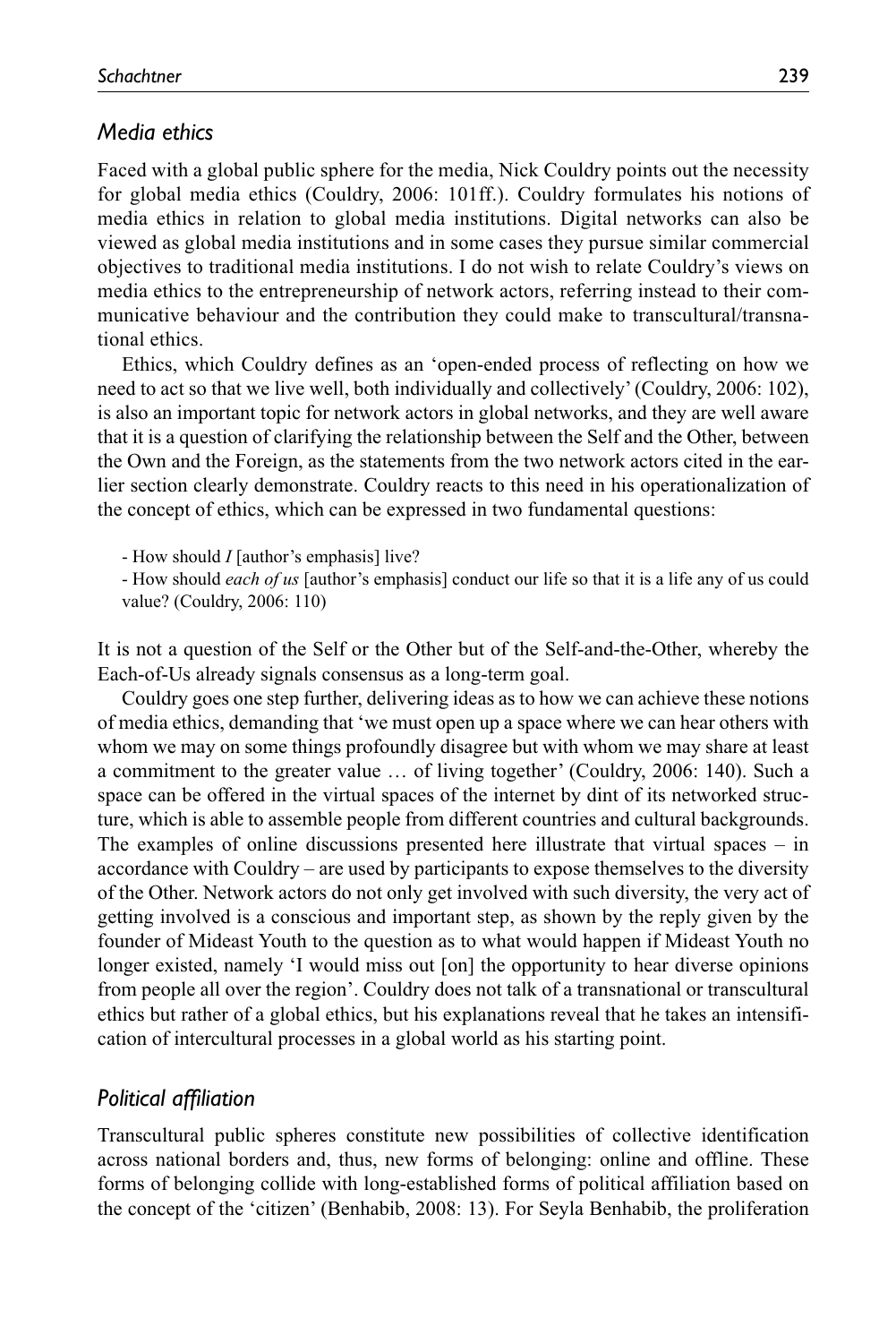of sub- and supranational spaces calls the traditional concept of citizenship into question (Benhabib, 2008: 13). In most countries, citizenship rests on the three principles of territory, ancestry and consensus (Benhabib, 1997: 7). In view of our increasingly networked world, territoriality and ancestry seem to have become anachronistic criteria for belonging, based on the fiction of a closed society (Benhabib, 1997: 11). Communities are not only emerging across national borders thanks to global organizations, cooperation and mergers in the physical world but also online with the support of digital media in countless virtual communities with different objectives and interests. Due to the deterritorialized reality of online networks, territoriality is a particularly anachronistic way of demarcating space (Benhabib, 2008: 15). According to Benhabib, virtual communities could be regarded as 'postnational communities' (Benhabib, 2008: 28), emerging on the principle of consensus, according to which an association of voluntary members makes up the actual community (Benhabib, 1997: 9). She is thus in favour of 'transnational citizenship' (Benhabib, 1997: 13) due to the increasing number of such communities reaching far beyond national affiliation. Her plea does not only raise many questions in connection with political organizations, social security systems, health care and jurisdiction but also in connection with how the implications of belonging online and belonging offline should relate to each another.

## **Conclusion**

The question posed at the start concerning the extent to which virtual networks are becoming spaces for transcultural publics has been answered by pointing out that neither digital culture nor cultural life beyond the screen can be envisaged as a 'closed sphere' (Welsch, 2001). As a structure which extends beyond national borders, the network structure of digital spaces is amplifying a global trend which has been designated as transculturality by Welsch and as transnationality or cosmopolitanism by Beck. So far the cultural mixtures predicted by Welsch are potentially or only rudimentarily present in digital public spheres but it is the very differences which emerge in online networks and which are perceived as being important that signal that potential. Differences only appear when commonalities already exist and, above and beyond this, the perception of differences is a prerequisite for developing further commonalities. When network actors from different socio-cultural backgrounds come into contact with each other, it is likely that the commonalities that may develop will take on the character of cultural mixtures in which the Own enters into novel alliances with the Foreign. The extent to which transcultural and transnational trends might develop into formative social trends depends on the framework, however, and this will not be determined in the virtual world. Instead, the frameworks have to be established by socio-political institutions in the 'real' world. Whether this will happen or not depends on the extent to which a society is willing and able to change.

#### **Acknowledgement**

A related version of this article has appeared in German under the title 'Cultural flows und virtuelle Öffentlichkeiten', *Medien- und Kommunikationswissenschaft*, Baden-Baden, Nomos (2012) H.4., 60.Jg.: 536–560.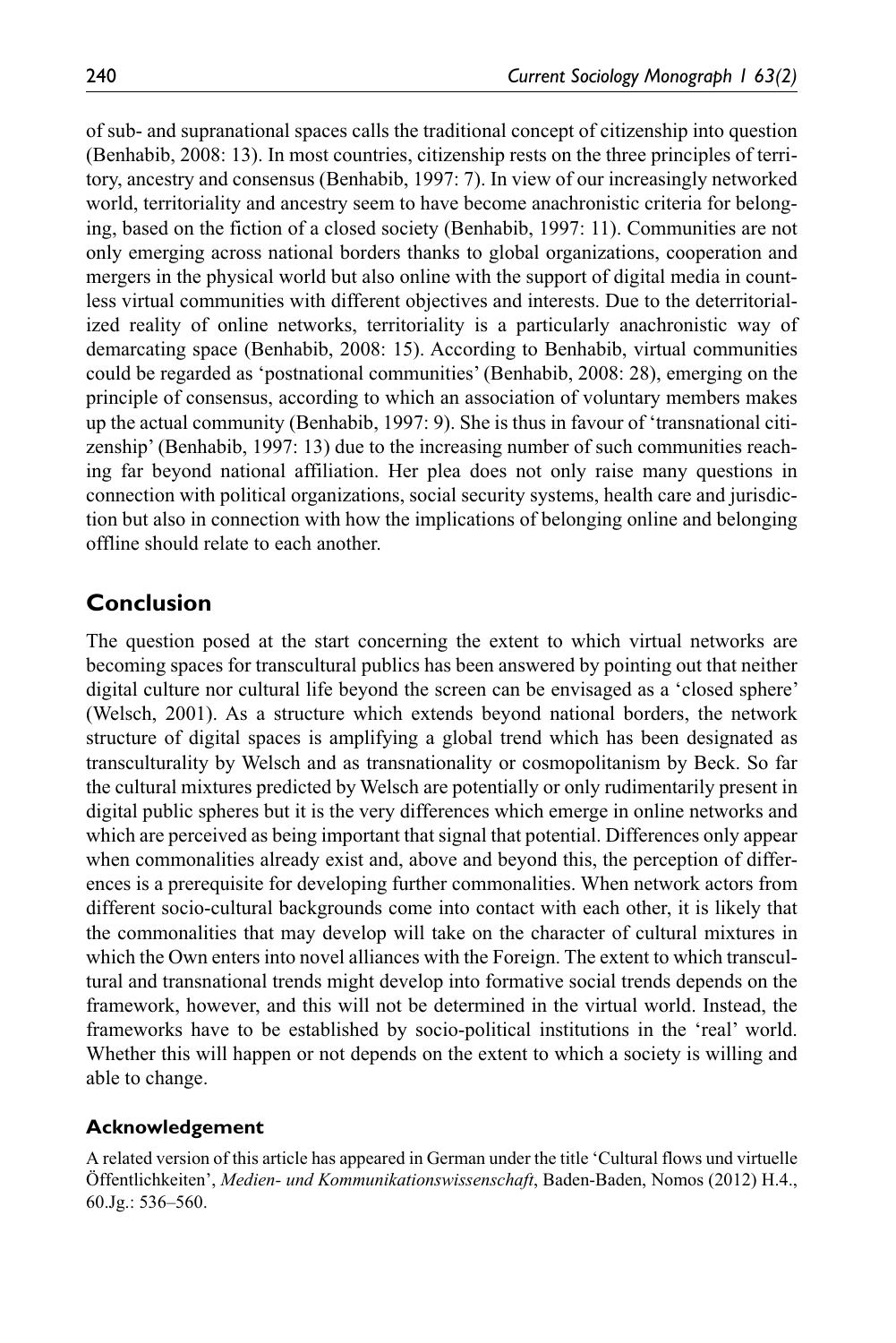### **Funding**

The study 'Communicative publics in cyberspace' was financed by the VW Foundation/Germany and the Austrian Science Fund (FWF).

#### **Notes**

- 1. Page numbers refer to the literature as given in the References list; quotations and paraphrases were translated by the author when published translations/original texts were not available.
- 2. www.internetworldstats.com/stats.html (accessed 8 July 2013).
- 3. www.statistik.at/web\_de/statistiken/informationsgesellschaft/ikt-einsatz\_in\_haushalten/024571.html (accessed 8 July 2013).
- 4. Research team: Univ. Prof. DDr. Christina Schachtner, Mag. Nicole Duller, Mag. Heidrun Stückler and Diplom-Kommunikationswissenschaftlerin Katja Osljak.
- 5. mideastyouth.com/about-us/ (accessed 30 March 2010).

#### **References**

Arendt H (1960) *Vita Activa*. Stuttgart: Kohlhammer.

Beck U (2004) *Der kosmopolitische Blick oder: Krieg ist Frieden*. Frankfurt am Main: Suhrkamp.

Benhabib S (1997) *Wer sind wir? Probleme politischer Identitäten im ausgehenden 20. Jahrhundert*. Wien: Institut für Höhere Studien Wien.

- Benhabib S (1999) *Kulturelle Vielfalt und demokratische Gleichheit*. Frankfurt am Main: Suhrkamp.
- Benhabib S (2008) *Die Rechte der Anderen, Ausländer, Migranten, Bürger*. Frankfurt am Main: Suhrkamp.
- Carstensen T, Schachtner C, Schelhowe H and Beer R (2013) *Das digitale Subjekt, Praktiken der Subjektivierung im Medienumbruch der Gegenwart*. Bielefeld: Transcript.
- Couldry N (2006) *Listening Beyond the Echoes: Media, Ethics, and Agency in an Uncertain World*. London: Paradigm Publishers.
- Fraser N (1996) Öffentlichkeit neu denken. Ein Beitrag zur Kritik real existierender Demokratie. In: Scheich E (ed.) *Vermittelte Weiblichkeit. Feministische Wissenschafts- und Gesellschaftstheorie*. Hamburg: Hamburger Edition, pp. 151–182.
- Habermas J (1990) *Strukturwandel der Öffentlichkeit*. Frankfurt am Main: Suhrkamp.
- Hannerz U (1997) Flows, boundaries and hybrids: Keywords in transnational anthropology. *Mana* (Rio de Janeiro) 3(1): 7–39. Available at: www.transcom.ox.ac.uk/working%20papers/ (accessed July 2010).
- Harmsen A (1999) Globalisierung und lokale Kultur. Eine ethnologische Betrachtung. *Interethnische Beziehungen und Kulturwandel*, Vol. 38. Hamburg and London: LIT.
- Hess S and Lenz R (2001) Kulturelle Globalisierung und Geschlecht ein Buchprojekt. In: Hess S and Lenz R (eds) *Geschlecht und Globalisierung. Ein kulturwissenschaftlicher Streifzug durch transnationale Räume*. Königstein: Ulrike Helmer, pp. 10–33.
- Lévinas E (1998) *Die Spur des Anderen. Untersuchungen zur Phänomenologie und Sozialphilosophie*. Freiburg and München: Alber Studienausgabe.
- Meyer-Drawe K (1996) *Menschen im Spiegel ihrer Maschinen*. München: Wilhelm Fink Verlag.
- Schulz MS (2001) Die dynamischen Netze der Öffentlichkeit. Struktur, Dynamik und Effektivität politischer Telekommunikation. In: Jarren O, Imhof K and Blum R (eds) *Zerfall der Öffentlichkeit?* Wiesbaden: Westdeutscher Verlag, pp. 266–281.
- Schütz A and Luckmann T (1975) *Strukturen der Lebenswelt*. Darmstadt: Suhrkamp.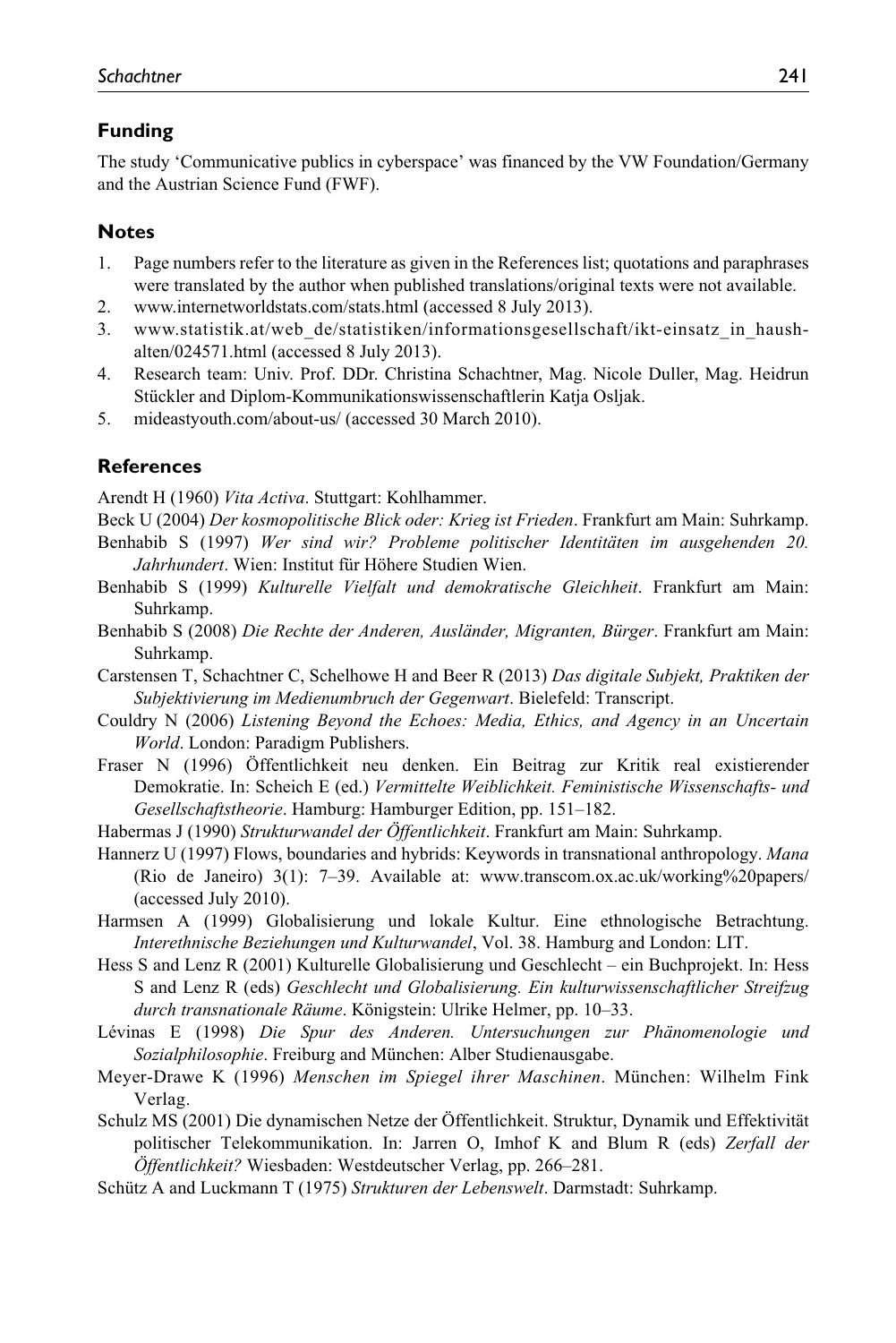- Scudder GE (2008) Global modules die Nutzung des Internets zum Aufbau interkultureller Communities. In: Schachtner C and Höber A (eds) *Learning Communities. Das Internet als neuer Wissensraum*. Frankfurt am Main: Campus, pp. 109–120.
- Weber M (1920) *Die protestantische Ethik*. Tübingen: Mohr Siebeck Verlag.
- Welsch W (2001) Auf dem Weg zur transkulturellen Gesellschaft. *Paragrana* 10(2): 254–284.
- Wulf C (2006) *Anthropologie kultureller Vielfalt. Interkulturelle Bildung in Zeiten der Globalisierung*. Bielefeld: Transcript.

#### **Author biography**

Christina Schachtner is Professor of Media Studies at the University of Klagenfurt, Austria. Her fields of research include subject constructions and digital culture, transculturality in cyberspace, virtual communities, digital media and education, knowledge and gender in the internet and digital narratives. Among her recent publications are 'Digital media evoking, interactive games in virtual space', *Subjectivity* (2013), 6(1): 33–54; 'Wissen und Gender: Der Cyberspace als genderrelevanter Wissensraum', *Medien & Kommunikationswissenschaft* (2009), H.4: 500–519; and 'Novas tecnologias exigem a renovação da educação', *Educação Unisinos* 2013, 17(1): 66–74.

#### **Résumé**

Cet article examine les courants dont l'espace virtuel est entrecroisé : Flux d'information, d'images et de communications. Grâce aux médias numériques, ces courants culturels ou, pour employer la terminologie de Schütz et Luckmann (1975), ces contextes de sens intersubjectif consistant en des valeurs, règles sociales, opinions mondiales et modèles de comportement se dissocient de plus en plus de leur base nationale. Ils sont articulés, communiqués, approuvés, rejetés ou transformés en quelque chose d'autre lors du discours en ligne. L'idée de la culture en tant que « sphère autosuffisante » est désormais obsolète à l'âge des médias numériques. Des termes tels que transculturalité et transnationalité reflètent des développements socio-culturels qui sont étroitement liés à l'évolution des médias numériques. L'article débute par une vue d'ensemble théorique de la manière dont le social est formé sous l'influence des courants culturels, la question étant de savoir si des tendances transculturelles sont en train d'émerger au sein des nouveaux publics virtuels et comment de telles tendances peuvent être identifiées. Les données empiriques tirées d'un projet à plus vaste échelle intitulé « Construction du sujet et culture numérique » montrent comment les différences sont traitées en fonction des tendances divergentes d'homogénéisation, de particularisation et d'hybridation.

#### **Mots-clés**

Réseaux numériques, culture, transculturalité, publics virtuels

#### **Resumen**

Este trabajo aborda los flujos que atraviesan el espacio virtual: flujos de información, imágenes y comunicación. Estos son flujos culturales o, para usar la terminología de Schütz y Luckmann (1975), contextos significativos intersubjetivos que consisten en valores, normas sociales, visiones del mundo y patrones de comportamiento, que se disocian cada vez más de su base nacional gracias a los medios de comunicación digitales. En el discurso en línea son articulados, aprobados, calificados, rechazados o transformados en algo más. La idea de la cultura como una "esfera autónoma" se ha vuelto obsoleta en la era de los medios de comunicación digitales. Términos tales como